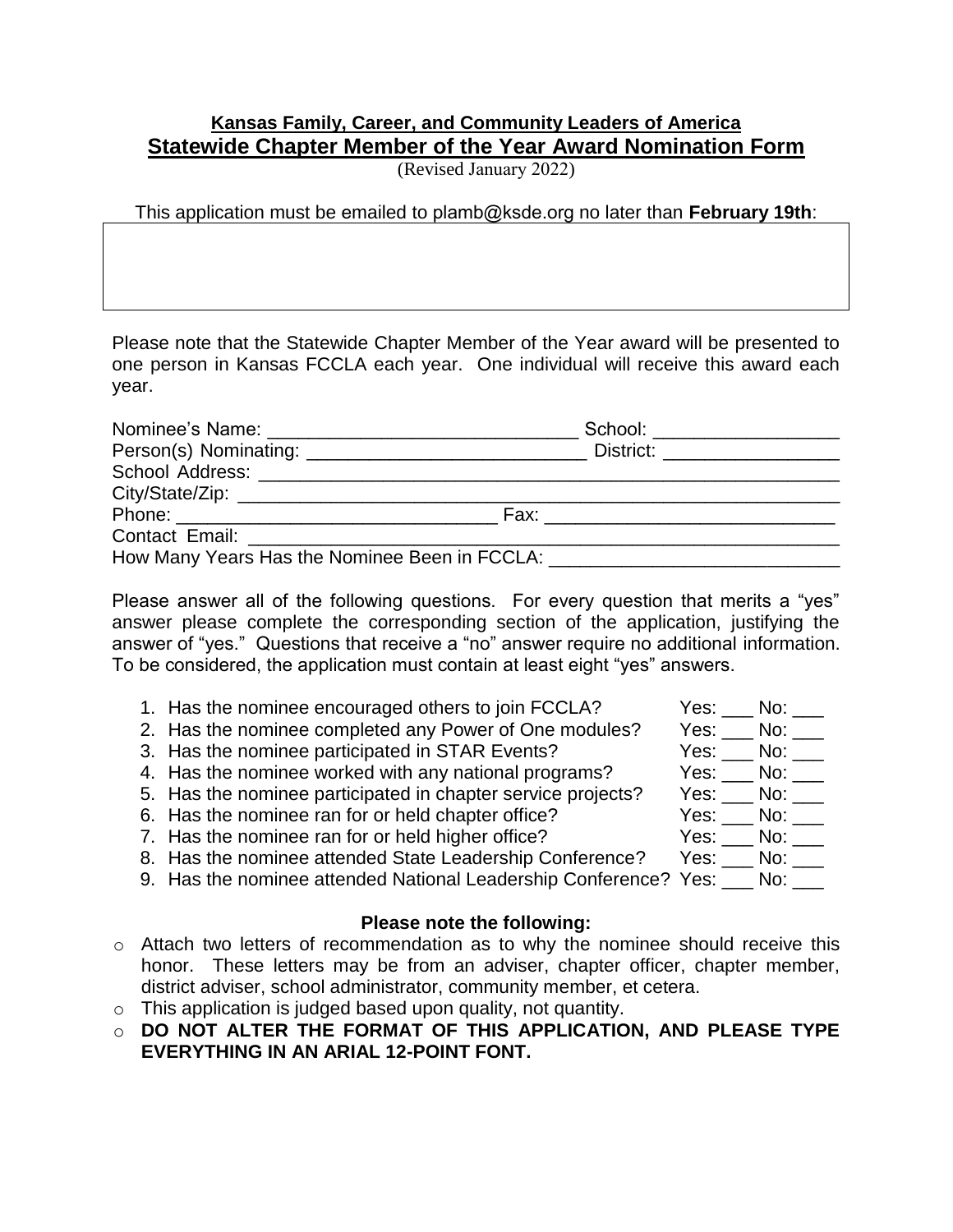1. Please discuss the nominee's work with encouraging others to join FCCLA

2. Please discuss the nominee's work with the Power of One national program

3. Please discuss the nominee's work with the STAR Events national program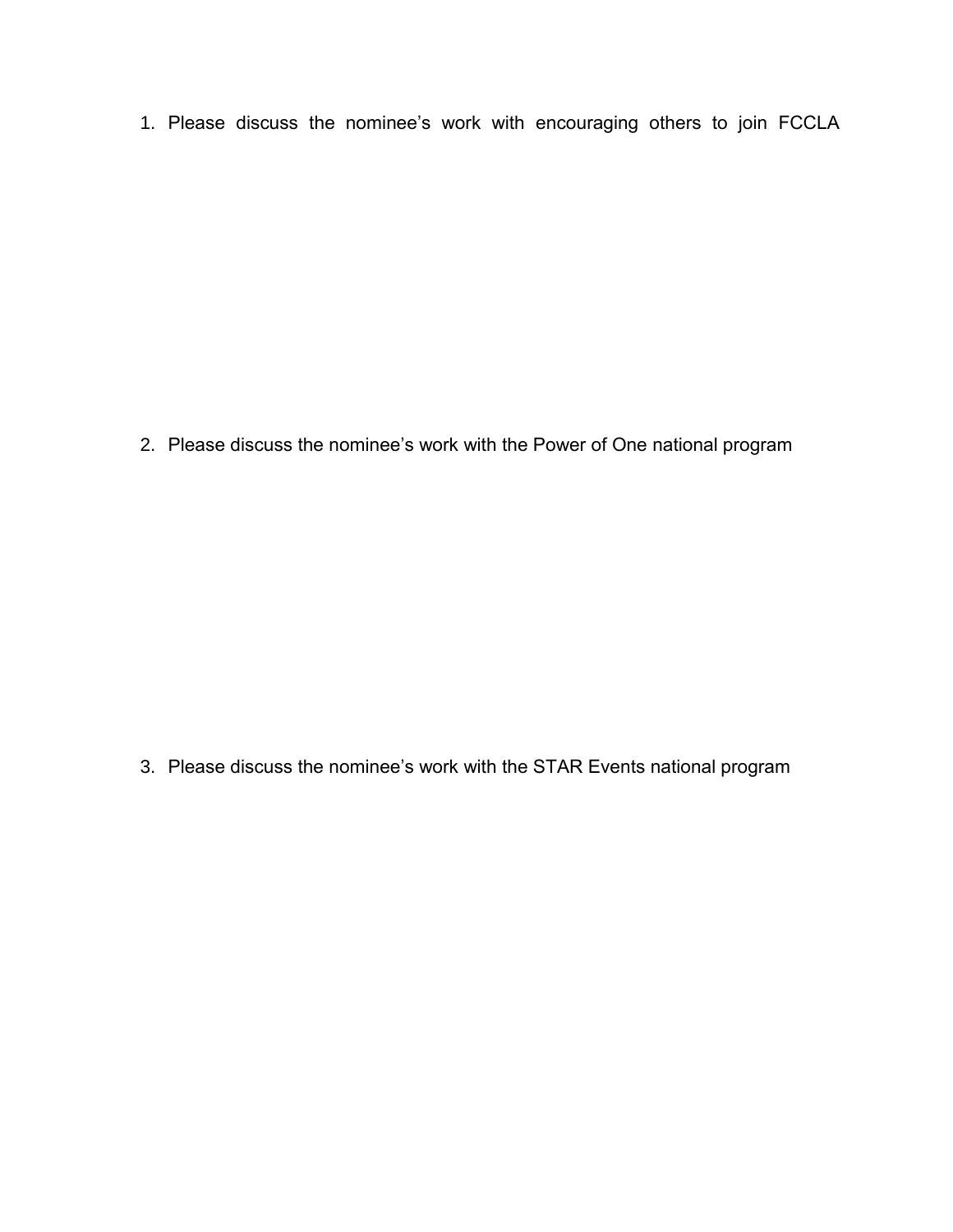4. Please discuss the nominee's work with any other national programs

5. Please discuss the nominee's work with chapter service projects

6. Please discuss the nominee's work with chapter office(s)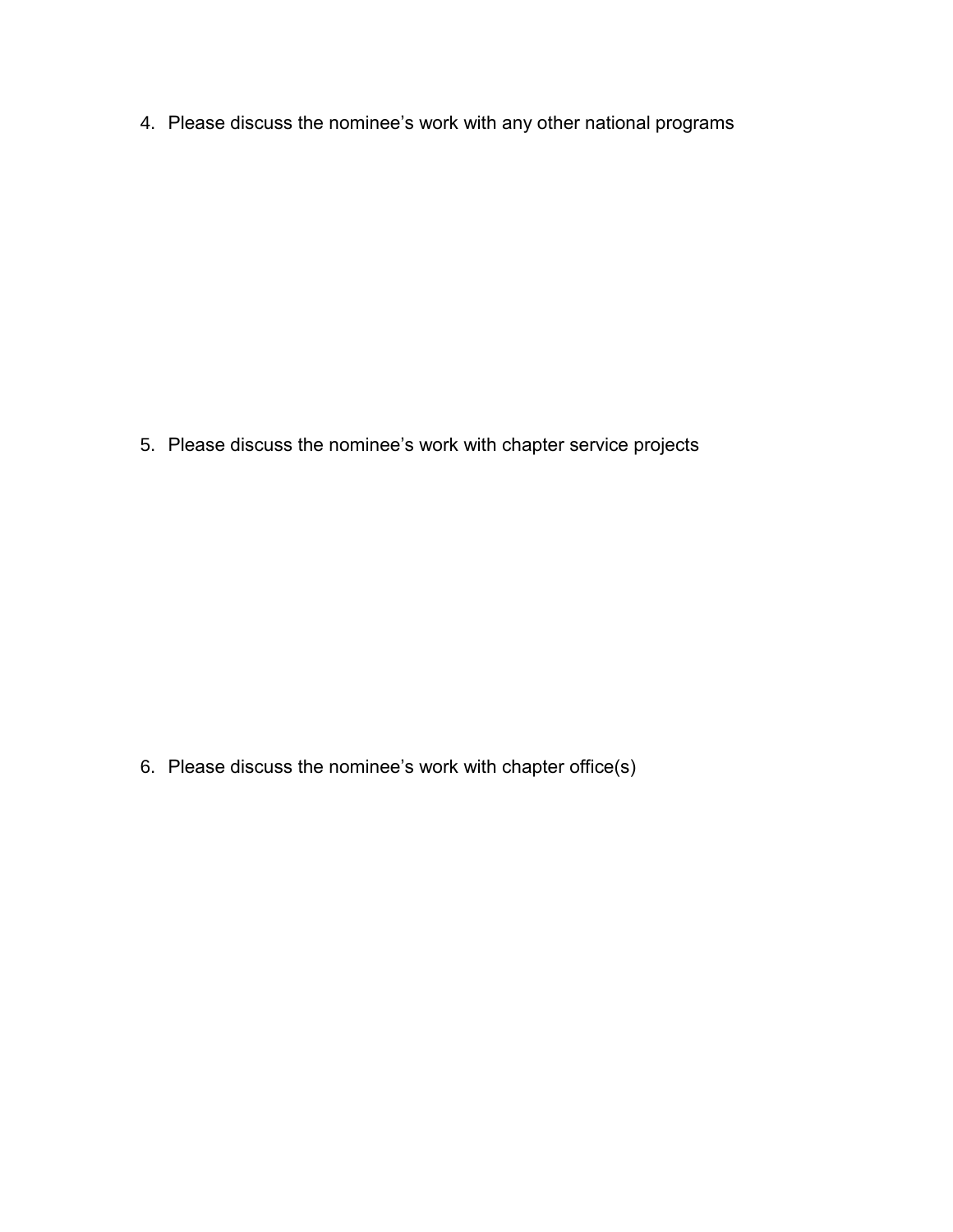7. Please discuss the nominee's work with higher office(s)

8. Please discuss the nominee's work with State Leadership Conference(s)

9. Please discuss the nominee's work with National Leadership Conference